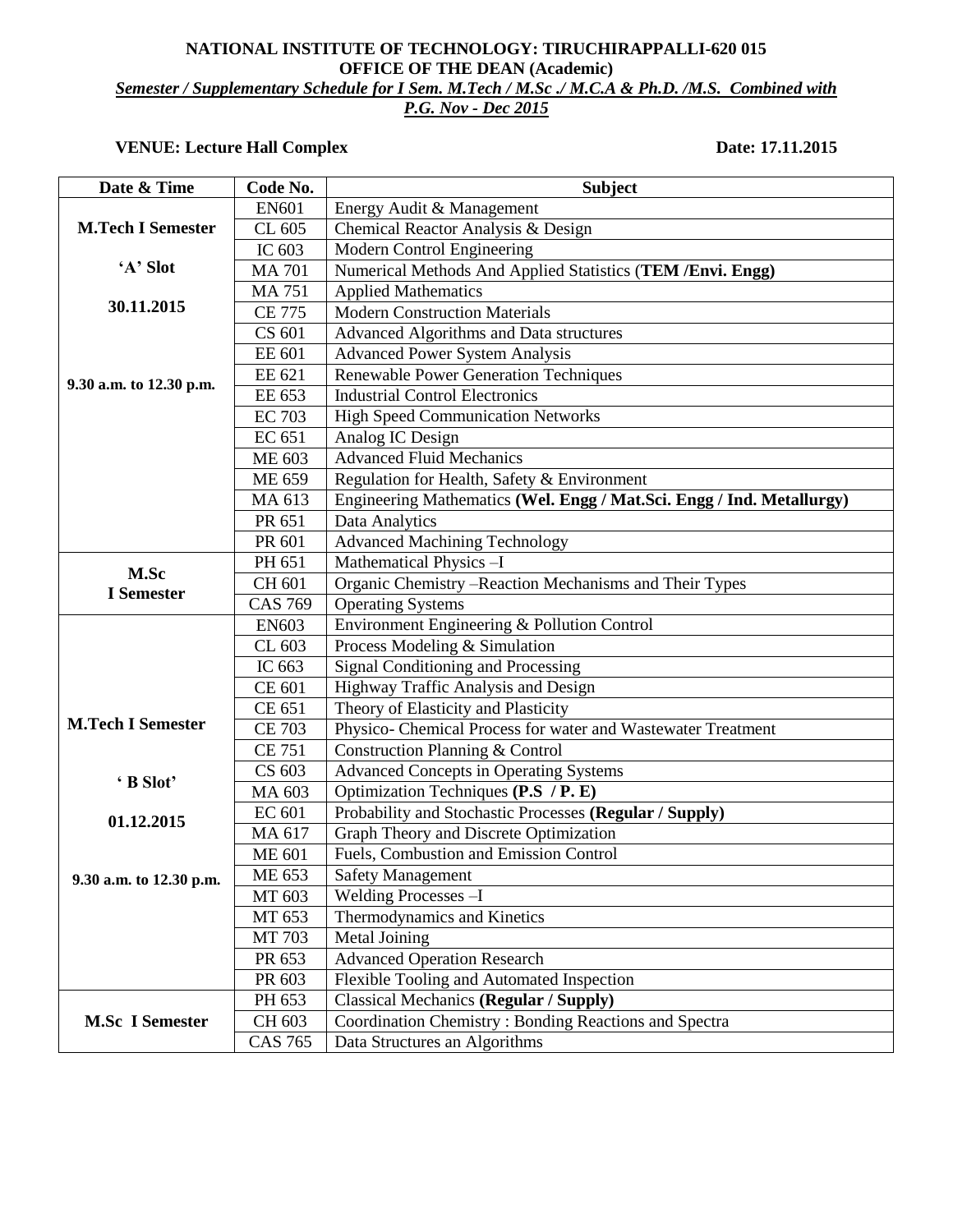| Date & Time              | Code No.       | <b>Subject</b>                                                  |
|--------------------------|----------------|-----------------------------------------------------------------|
|                          | <b>EN 605</b>  | Solar Energy Utilization                                        |
|                          | CL 624         | <b>Industrial Safety and Risk Management</b>                    |
|                          | IC 665         | <b>Computer Control Processes</b>                               |
| <b>M.Tech I Semester</b> | CE 603         | Pavement Analysis and Design                                    |
|                          | CE 669         | <b>Advanced Steel Structures</b>                                |
| 'C' Slot                 | <b>CE 701</b>  | <b>Environmental Chemistry and Microbiology</b>                 |
|                          | <b>CE 755</b>  | <b>Construction Contracts &amp; Specifications</b>              |
| 02.12.2015               | CS 653         | <b>Advance Networks Principles and Protocols</b>                |
|                          | EE 603         | <b>Power System Stability</b>                                   |
| 9.30 a.m. to 12.30 p.m.  | EE 641         | Digital Simulation of Power Electronic Systems                  |
|                          | EC 605         | Microwave Circuits (Regular / Supply)                           |
|                          | EC 653         | <b>Basics of VLSI</b>                                           |
|                          | <b>ME 605</b>  | <b>Advanced Heat Transfer</b>                                   |
|                          | <b>ME 657</b>  | Safety in Engineering Industry                                  |
|                          | MT 601         | Design of Weldments                                             |
|                          | <b>MT 701</b>  | Foundry Technology                                              |
|                          | PR 655         | Analysis and Control of Manufacturing Systems                   |
|                          | PR 605         | <b>Advanced Welding Processes</b>                               |
|                          | PH 605         | Radiographic Testing and Radiation Safety                       |
|                          | PH 655         | Quantum Mechanics (Regular / Supply)                            |
| <b>M.Sc I Semester</b>   | CH 605         | Quantum Chemistry and Graph Theory                              |
|                          | <b>CAS 761</b> | Mathematical Foundations of Computer Science                    |
|                          | EN 611         | <b>Fuels and Combustion Technology</b>                          |
|                          | CL 611         | <b>New Separation Techniques</b>                                |
|                          | <b>IC 601A</b> | <b>Measurement Systems</b>                                      |
|                          | IC 601 B       | <b>Chemical Process Systems</b>                                 |
| <b>M.Tech I Semester</b> | CE 613         | <b>Pavement Materials</b>                                       |
|                          | CE 653         | Matrix Methods of Structural Analysis                           |
|                          | <b>CE 714</b>  | Water and Air Quality Models                                    |
| 'D' Slot                 | <b>CE 757</b>  | <b>Construction Personnel Management</b>                        |
|                          | CS 617         | Principles of Cryptography                                      |
| 03.12.2015               | EE 618         | Fuzzy Systems (P.S / P.E)                                       |
|                          | <b>EC 802</b>  | Modeling and Synthesis with Verilog HDL (Com.sys / VLSI)        |
|                          | MA 609         | <b>Mathematical Methods</b>                                     |
| 9.30 a.m. to 12.30 p.m.  | MA 611         | Probability and Statistics                                      |
|                          | MT 611         | Physical Metallurgy (Mat.Sci. Engg / Welding Engg / Indus.mett) |
|                          | PR 661         | Industrial Engineering and Productivity Management              |
|                          | PR 625         | <b>Manufacturing Management</b>                                 |
|                          | PH 657         | Electronics                                                     |
| <b>M.Sc I Semester</b>   | CH 607         | <b>Instrumental Methods of Chemical Analysis</b>                |
|                          | <b>CAS 763</b> | Computer Organization and Architecture (Regular / Supply)       |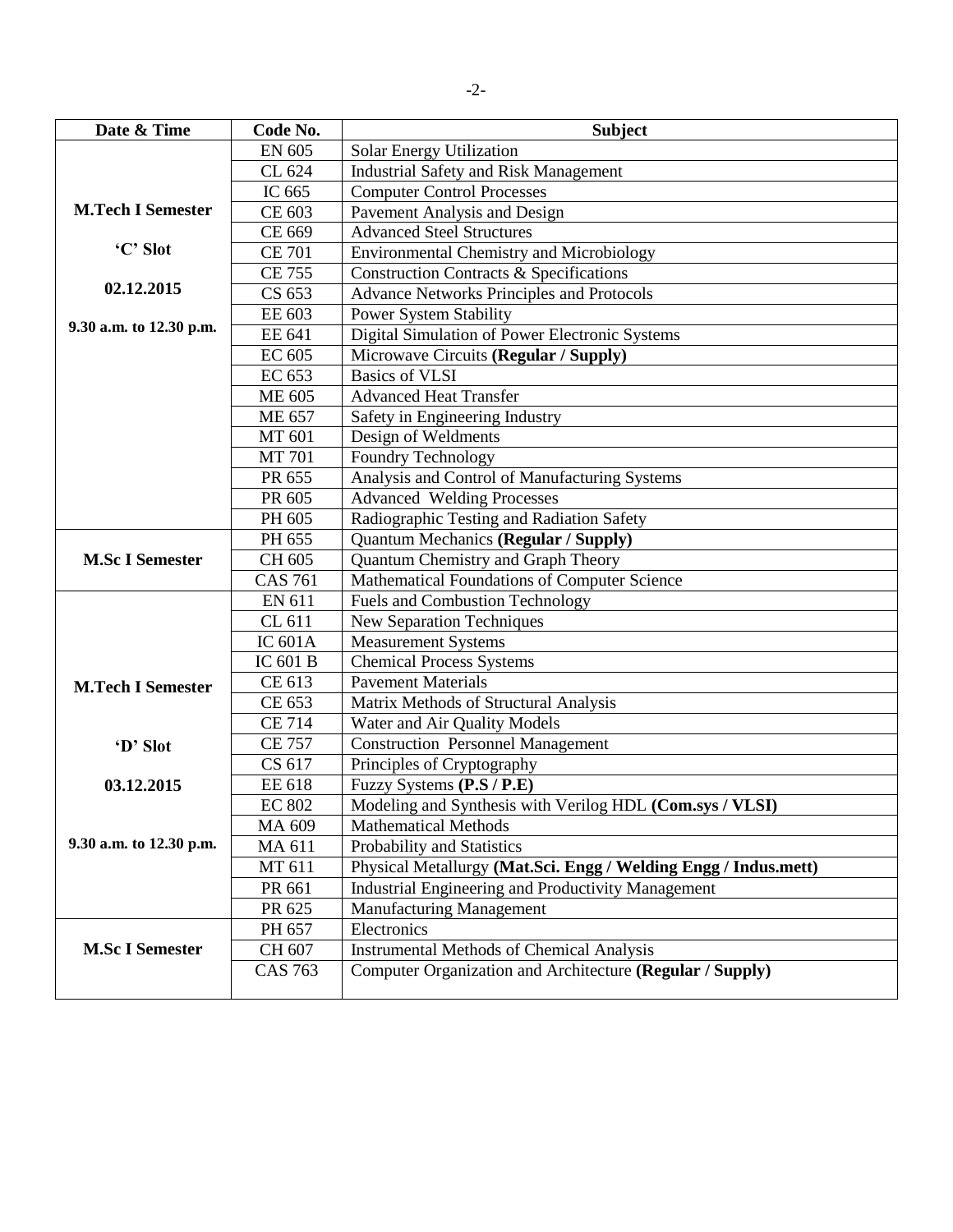| Date & Time              | Code No.       | <b>Subject</b>                                                            |
|--------------------------|----------------|---------------------------------------------------------------------------|
|                          | EN 617         | <b>Thermal Engineering</b>                                                |
| <b>M.Tech I Semester</b> | CL 625         | <b>Ecology for Engineers</b>                                              |
|                          | IC 669         | Soft Computing Techniques                                                 |
| 'E' Slot                 | CE 611         | <b>Geospatial Techniques</b>                                              |
|                          | CE 661         | <b>Structural Dynamics</b>                                                |
| 04.12.2015               | <b>CE 711</b>  | Solid and Hazardous Waste Management                                      |
|                          | <b>CE 753</b>  | <b>Construction Economics &amp; Finance</b>                               |
| 9.30 a.m. to 12.30 p.m.  | CS 605         | Parallel Computer Architecture                                            |
|                          | EE 651         | <b>Power Converters</b>                                                   |
|                          | <b>EC 803</b>  | Digital Signal Processing Structures For VLSI (Comy.sys / VLSI)           |
|                          | ME 641         | Design and Optimization of Thermal Energy Systems                         |
|                          | MT 651         | Electrical, Magnetic and Optical Materials (Mat.Sci. Engg)                |
|                          | MT 625         | Electrical aspects of Welding (Mat.Sci. Engg / Welding Engg / Indus.mett) |
|                          | PR 664         | Design and Analysis of Experiments                                        |
|                          | PR 624         | Tribology                                                                 |
|                          | PH 611         | Digital Signal and Image Processing (M.sc Physics / NDT)                  |
|                          | CH 631         | <b>Medicinal Chemistry</b>                                                |
| <b>M.Sc I Semester</b>   | <b>CAS 767</b> | <b>Database Management Systems</b>                                        |
|                          | <b>EN 627</b>  | Instrumentation and Control in Energy Systems                             |
|                          | CL 601         | Advanced Process Control (Chemical Engg./ PCI)                            |
|                          | HM 712         | Human Resource Management                                                 |
| <b>M.Tech I Semester</b> | CE 681         | <b>Advanced Concrete Technology</b>                                       |
|                          | <b>CE 733</b>  | Remote Sensing and GIS for Environmental Applications                     |
|                          | EE611          | Power Conversion Techniques (Con. Tech.Mgmt / P.S)                        |
| 'F' Slot                 | ME 676         | <b>Welding Technology</b>                                                 |
|                          | CS 613         | Design and Analysis of Parallel Algorithms                                |
| 07.12.2015               | EE 655         | Linear and Nonlinear Systems Theory                                       |
|                          | EC 603         | Advanced Digital Signal Processing (Regular / Supply)                     |
| 9.30 a.m. to 12.30 p.m.  | <b>EC 801</b>  | Digital System Design                                                     |
|                          | ME 607         | Analysis and Design of Pressure Vessels                                   |
|                          | ME 655         | Occupational Health and Hygiene                                           |
|                          | MT 614         | Design and Selection of Materials (Mat.Sci. Engg / Welding Engg /         |
|                          |                | Indus.mett)                                                               |
|                          | PR 666         | Lean & Agile Manufacturing                                                |
|                          | PR 618         | <b>Materials Technology</b>                                               |
|                          | PH 615         | <b>Material Characterization Techniques</b>                               |